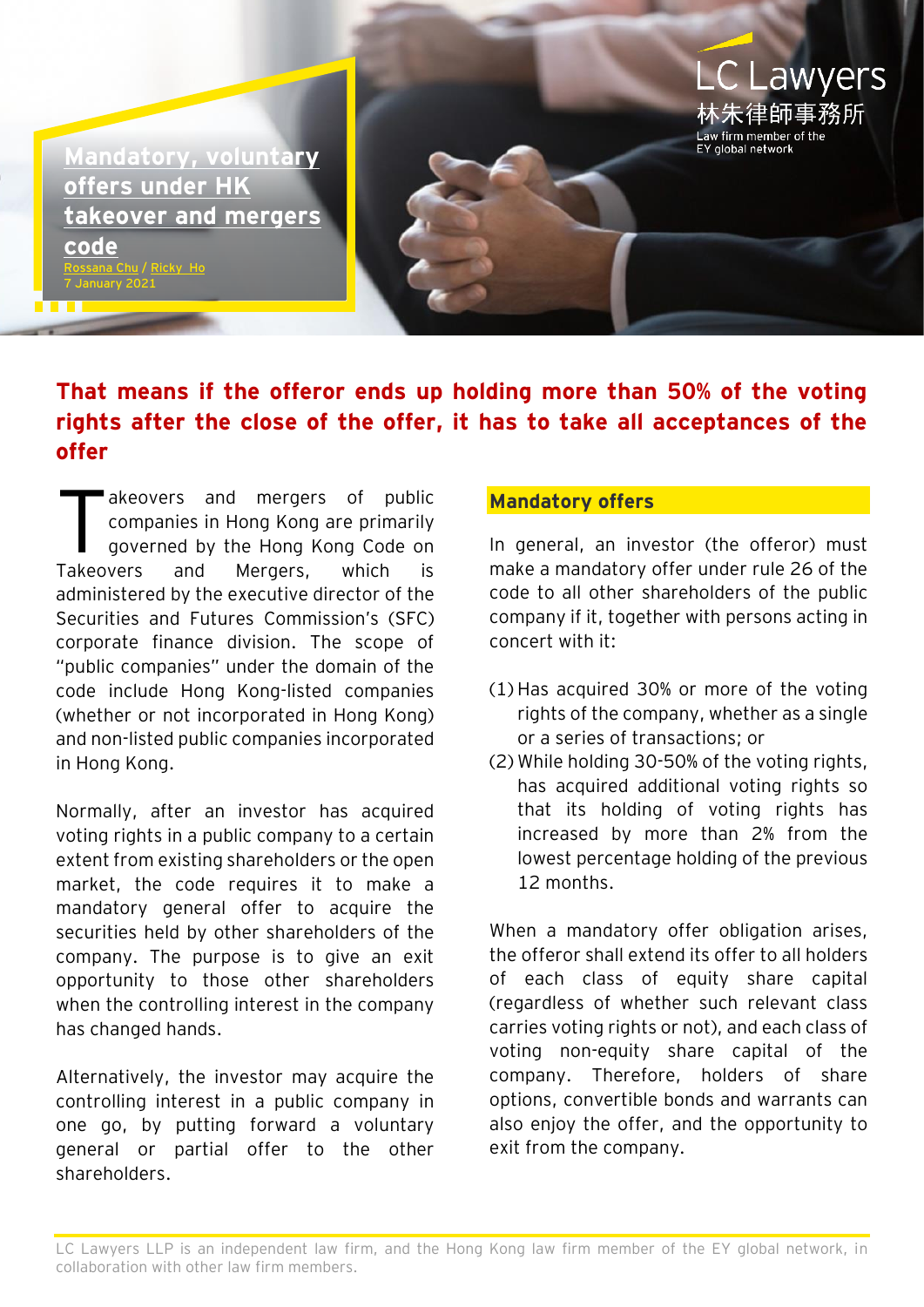The consideration to be paid by the offeror to the accepting securities holders must be in cash, or accompanied by a cash alternative at not less than the highest price paid by the offeror, or person acting in concert with it, for shares carrying voting rights during the offer period, and within the six months prior to its commencement.

A mandatory offer must only be conditional upon the offeror having received acceptances from shareholders to the extent that such accepting shares, together with shares already acquired by the offeror, will be more than 50% of the voting rights of the company. Other than such acceptance condition, a mandatory offer must not be made subject to any other conditions (e.g., as to the maximum or minimum levels of acceptances required to be received).

That means if the offeror ends up holding more than 50% of the voting rights after the close of the offer, it has to take all acceptances of the offer. In the extreme case where the acceptance level is high, the amount of shares that remain to be held by the public may become less than 25% (or a lower public float level applicable to the public company). Then the offeror has to sell down some of the shares to maintain the public float level, if it intends to keep the listing status of the company.

Although the mandatory offer obligation is mostly triggered when the investor has acquired more than 30% of shares in a public company from a controlling shareholder or the open market, such obligation may also arise from other events such as:

- (1) The investor's transfer of 30% or more of the shares to a concert party;
- (2) The company's issue of new shares to an investor for cash, so that the investor's shareholding will become 30% or more;
- (3) The company's issue of 30% or more of new shares to an enterprise as payment of consideration for a purchase of business from such enterprise;
- (4) A repurchase of shares by the company, which indirectly increases the shareholding to 30% or more; and
- (5) The company's issue of new shares by way of rights issue, whereby a shareholder's interest in the company increases to above 30%.

In some of the above-mentioned scenarios, the SFC may waive the mandatory offer requirement under the code, if certain conditions are met.

## **Voluntary offers**

A voluntary general offer is an offer initiated by the offeror to buy up the shares, and therefore voting rights, of all other shareholders. Distinct from a mandatory general offer, a voluntary general offer may be:

- (1) Made conditional on an acceptance level of more than 50%, and/or
- (2) Made subject to other conditions, provided that such conditions do not depend on the judgment by the offeror or the public company.

If the offeror intends to make a voluntary offer to acquire less than 100% of the voting rights held by the other shareholders, such partial offer is subject to the SFC's prior consent.

The consideration for a voluntary offer may be cash (a cash offer), securities (a securities exchange offer), or a mix of cash and securities.